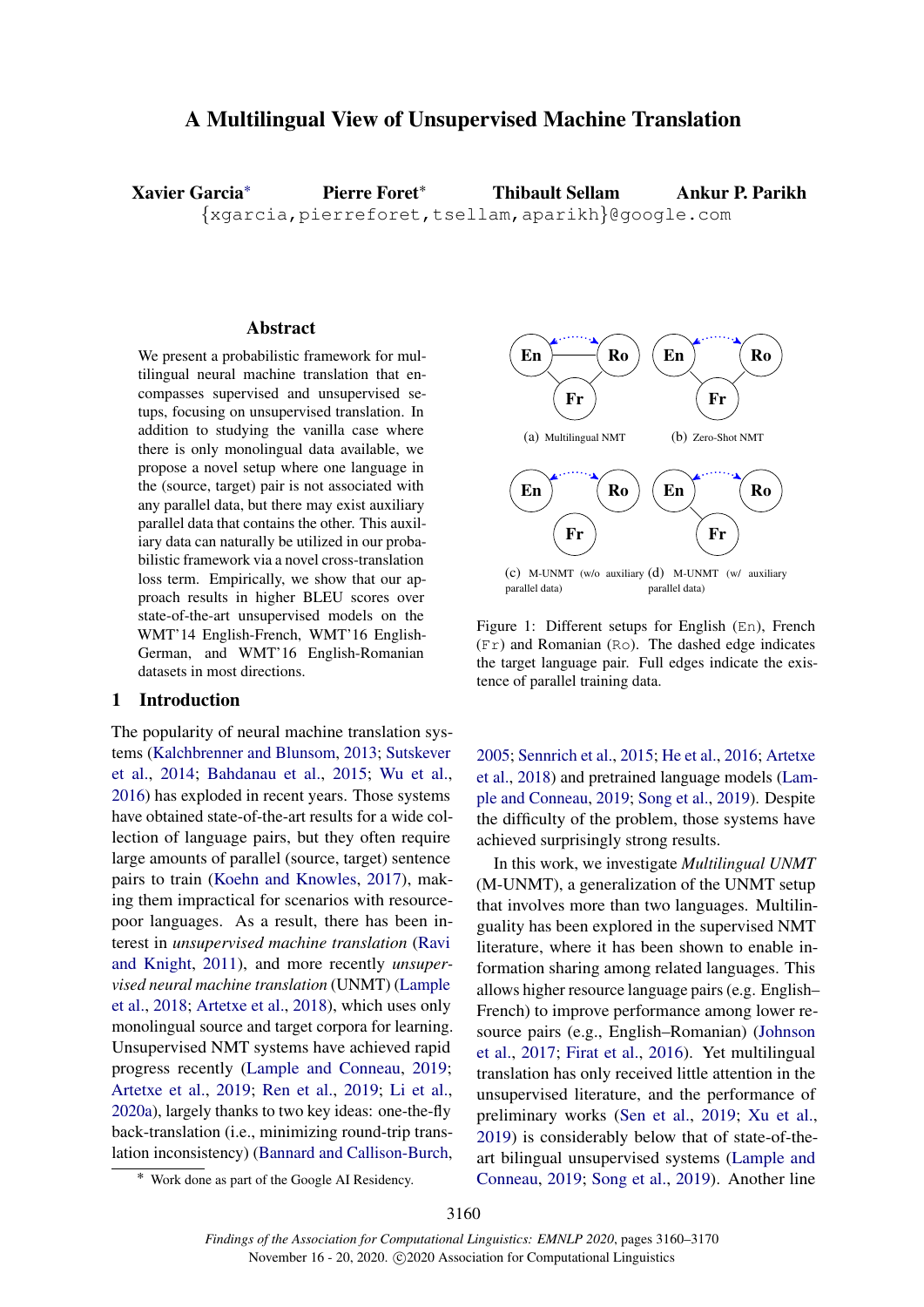of work has studied zero-shot translation in the presence of a "pivot" language, e.g., using French-English and English-Romanian corpora to model French-Romanian [\(Johnson et al.,](#page-9-8) [2017;](#page-9-8) [Arivazha](#page-8-4)[gan et al.,](#page-8-4) [2019;](#page-8-4) [Gu et al.,](#page-9-10) [2019;](#page-9-10) [Al-Shedivat and](#page-8-5) [Parikh,](#page-8-5) [2019\)](#page-8-5). However, zero-shot translation is not unsupervised since one can perform two-step supervised translation through the pivot language.

We introduce a novel probabilistic formulation of multilingual translation, which encompasses not only existing supervised and zero-shot setups, but also two variants of Multilingual UNMT: (1) a strict M-UNMT setup in which there is no parallel data for any pair of language, and (2) a novel, looser setup where there exists parallel data that contains one language in the (source, target) pair but not the other. We illustrate those two variants and contrast them to existing work in Figure [1.](#page-0-0) As shown in Figures  $1(c)$  $1(c)$  and  $1(d)$ , the defining feature of M-UNMT is that the (source, target) pair of interest is not connected in the graph, precluding the possibility of any direct or multi-step supervised solution. Leveraging auxiliary parallel data for UNMT as shown in Figure [1\(](#page-0-0)d) has not been well studied in the literature. However, this setup may be more realistic than the strictly unsupervised case since it enables the use of high resource languages (e.g. En) to aid translation into rare languages.

For the strict M-UNMT setup pictured in Figure [1\(](#page-0-0)c), our probabilistic formulation yields a multi-way back-translation objective that is an intuitive generalization of existing work [\(Artetxe et al.,](#page-8-1) [2018;](#page-8-1) [Lample et al.,](#page-9-3) [2018;](#page-9-3) [He et al.,](#page-9-11) [2020\)](#page-9-11). We provide a rigorous derivation of this objective as an application of the Expectation Maximization algorithm [\(Dempster et al.,](#page-9-12) [1977\)](#page-9-12). Effectively utilizing the auxiliary parallel corpus pictured in Figure [1\(](#page-0-0)d) is less straightforward since the common approaches for UNMT are explicitly designed for the bilingual case. For this setting, we propose two algorithmic contributions. First, we derive a novel *cross-translation* loss term from our probabilistic framework that enforces cross-language pair consistency. Second, we utilize the auxiliary parallel data for *pre-training*, which allows the model to build representations better suited to translation.

Empirically, we evaluate both setups, demonstrating that our approach of leveraging auxiliary parallel data offers quantifiable gains over existing state-of-the-art unsupervised models on 3 language pairs:  $En - Ro$ ,  $En - Fr$ , and  $En - De$ . Finally, we

perform a series of ablation studies that highlight the impact of the additional data, our additional loss terms, as well as the choice of auxiliary language.

#### 2 Background and Overview

Notation: Before discussing our approach, we introduce some notation. We denote random variables by capital letters  $X$ ,  $Y$ ,  $Z$ , and their realizations by their corresponding lowercase version  $x, y, z$ . We abuse this convention to compactly write objects like the conditional density  $p(Y = y|X = x)$  as  $p(y|x)$  or the marginalized distributions  $p(X = x)$  as  $p(x)$ , with the understanding that the lowercase variables are connected to their corresponding uppercase random variables. Given a random variable X, we write  $\mathbb{E}_{x\sim X}$  to mean the expectation with respect to  $x$ , where  $x$ follows the distribution of  $X$ . We use a similar convention for conditional distributions e.g. we write  $\mathbb{E}_{y \sim p(\cdot | x)}$  to denote the expectation of Y conditioned on  $X = x$ . Similarly, we write  $H(X)$ or  $H(p(x))$  to denote the entropy of the random variable X i.e.  $H(X) = \mathbb{E}_{x \sim X}[-\log p(x)]$ . We reserve the use of typewriter font for languages e.g. X.

Neural Machine Translation: In bilingual supervised machine translation we are given a training dataset  $\mathcal{D}_{\mathbf{x}, \mathbf{y}}$ . Each  $(x, y) \in \mathcal{D}_{\mathbf{x}, \mathbf{y}}$  is a (source, target) pair consisting of a sentence  $x$  in language  $X$  and a semantically equivalent sentence  $y$  in language Y. We train a translation model using maximum likelihood:

$$
L_{sup}(\theta) = \sum_{(x,y)\in \mathcal{D}_{\mathbf{x},\mathbf{y}}} \log p_{\theta}(y|x)
$$

In neural machine translation,  $p_{\theta}(y|x)$  is modelled with the encoder-decoder paradigm where  $x$  is encoded into a set of vectors via a neural network enc $\theta$  and a decoder neural network defines  $p_{\theta}(y|enc_{\theta}(x))$ . In this work, we use a transformer [\(Vaswani et al.,](#page-10-6) [2017\)](#page-10-6) as the encoder and decoder network. At inference time, computing the most likely target sentence  $y$  is intractable since it requires enumerating over all possible sequences, and is thus approximated via beam search.

Unsupervised Machine Translation: The requirement of a training dataset  $\mathcal{D}_{x,y}$  with sourcetarget pairs can often be prohibitive for rare or low resource languages. Bilingual unsupervised translation attempts to learn  $p_{\theta}(y|x)$  using monolingual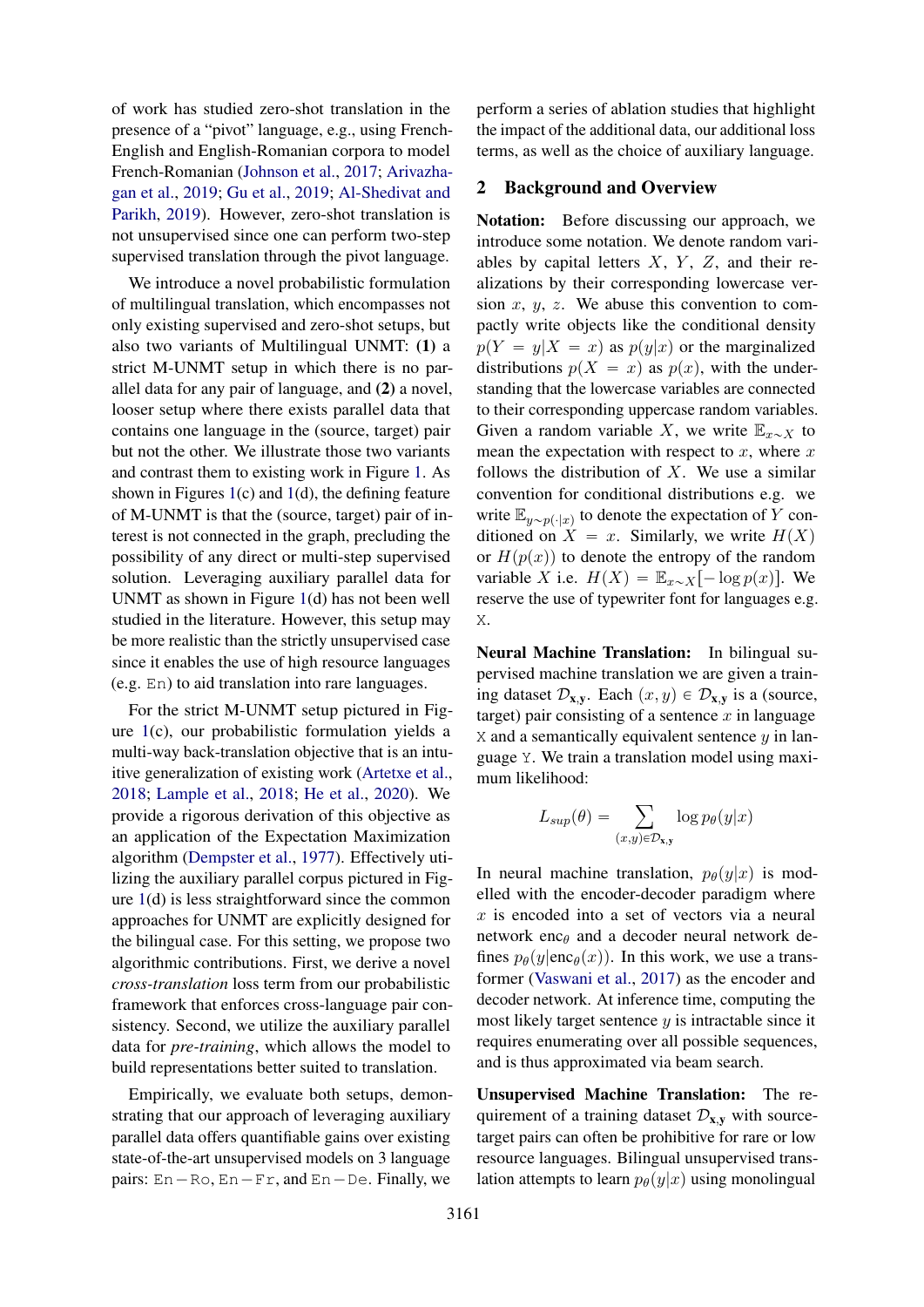corpora  $\mathcal{D}_x$  and  $\mathcal{D}_y$ . For each sentence  $x \in \mathcal{D}_x$ ,  $\mathcal{D}_{y}$  may not contain an equivalent sentence in Y, and vice versa.

State of the art unsupervised methods typically work as follows. They first perform pre-training and learn an initial set of parameters  $\theta$  based on a variety of language modeling or noisy reconstruction objectives [\(Lample and Conneau,](#page-9-4) [2019;](#page-9-4) [Lewis](#page-9-13) [et al.,](#page-9-13) [2019;](#page-9-13) [Song et al.,](#page-10-3) [2019\)](#page-10-3) over  $\mathcal{D}_x$  and  $\mathcal{D}_y$ . A fine-tuning stage then follows which typically uses back-translation [\(Sennrich et al.,](#page-10-7) [2016;](#page-10-7) [Lample and](#page-9-4) [Conneau,](#page-9-4) [2019;](#page-9-4) [He et al.,](#page-9-7) [2016\)](#page-9-7) that involves translating  $x$  to the target language  $Y$ , translating it back to a sentence  $x'$  in X, and penalizing the reconstruction error between  $x$  and  $x'$ .

Overview of our Approach: The following sections describe a probabilistic MT framework that justifies and generalizes the aforementioned approaches. We first model the case where we have access to several monolingual corpora, pictured in Figure [1\(c\).](#page-0-1) We introduce light independence assumptions to make the joint likelihood tractable and derive a lower bound, obtaining a generalization of the back-translation loss. We then extend our model to include the auxiliary parallel data pictured in Figure [1\(d\).](#page-0-2) We demonstrate the emergence of a *cross-translation* loss term, which binds distinct pairs of languages together. Finally, we present our complete training procedure, based on the EM algorithm. Building upon existing work [\(Song et al.,](#page-10-3) [2019\)](#page-10-3), we introduce a pre-training step that we run before maximizing the likelihood to obtain good representations.

# <span id="page-2-4"></span>3 Multilingual Unsupervised Machine **Translation**

In this section, we formulate our approach for M-UNMT. We restrict ourselves to three languages, but the arguments naturally extend to an arbitrary number of languages. Inspired by the recent style transfer literature [\(He et al.,](#page-9-11) [2020\)](#page-9-11) and some approaches from multilingual supervised machine translation [\(Ren et al.,](#page-9-14) [2018\)](#page-9-14), we introduce a generative model of which the available data can be seen as partially-observed samples. We first investigate the strict unsupervised case, where only monolingual data is available. Our framework naturally leads to an aggregate back-translation loss that generalizes previous work. We then incorporate the auxiliary corpus, introducing a novel crosstranslation term. To optimize our loss, we leverage

the EM algorithm, giving a rigorous justification for the stop-gradient operation that is usually applied in the UNMT and style transfer literature [\(Lample](#page-9-4) [and Conneau,](#page-9-4) [2019;](#page-9-4) [Artetxe et al.,](#page-8-2) [2019;](#page-8-2) [He et al.,](#page-9-11) [2020\)](#page-9-11).

#### <span id="page-2-3"></span>3.1 M-UNMT - Monolingual Data Only

We begin with the assumption that we have three sets of monolingual data,  $\mathcal{D}_x$ ,  $\mathcal{D}_y$ ,  $\mathcal{D}_z$  for languages X, Y and Z respectively. We take the viewpoint that these datasets form the visible parts of a larger dataset  $\mathcal{D}_{\mathbf{x},\mathbf{y},\mathbf{z}}$  of triplets  $(x, y, z)$  which are translations of each other. We think of these translations as samples of a triplet  $(X, Y, Z)$  of random variables and write the observed data log-likelihood as:

$$
\mathcal{L}(\theta) = \mathcal{L}_{\mathcal{D}_x} + \mathcal{L}_{\mathcal{D}_y} + \mathcal{L}_{\mathcal{D}_z}
$$

Our goal however is to learn a conditional translation model  $p_{\theta}$ . We thus rewrite the log likelihood as a marginalization over the unobserved variables for each dataset as shown below:

$$
\mathcal{L}(\theta) = \sum_{x \in \mathcal{D}_x} \log \mathop{\mathbb{E}}_{\substack{(y,z) \\ \sim (Y,Z)}} p_{\theta}(x|y,z)
$$
 (1)

<span id="page-2-1"></span><span id="page-2-0"></span>
$$
+\sum_{y\in\mathcal{D}_y}\log\mathop{\mathbb{E}}_{\substack{(x,z)\\ \sim (X,Z)}}p_\theta(y|x,z) \qquad (2)
$$

<span id="page-2-2"></span>
$$
+\sum_{z\in\mathcal{D}_{\mathbf{z}}} \log \mathop{\mathbb{E}}_{\substack{(x,y)\\ \sim (X,Y)}} p_{\theta}(z|x,y) \tag{3}
$$

Learning a model for  $p_{\theta}(x|y, z)$  is not practical since the translation task is to translate  $z \rightarrow x$ without access to y, or  $y \to x$  without access to z. Thus, we make the following structural assumption: given any variable in the triplet  $(X, Y, Z)$ , the remaining two are independent. We implicitly think of the conditioned variable as detailing the content and the two remaining variables as independent manifestations of this content in the respective languages. Using the fact that  $p_\theta(x|y, z) = p_\theta(x|y)$  =  $p_{\theta}(x|z)$  under this assumption, we rewrite the summand in  $(1)$  as follows:

$$
\log \mathop{\mathbb{E}}_{\substack{(y,z)\\ \sim (Y,Z)}} p_{\theta}(x|y,z) = \log \mathop{\mathbb{E}}_{\substack{(y,z)\\ \sim (Y,Z)}} \sqrt{p_{\theta}(x|y)p_{\theta}(x|z)}.
$$

Next, note that all these expectations in Eq. [1,](#page-2-0) [2,](#page-2-1) and [3](#page-2-2) are intractable to compute due to the number of possible sequences in each language. We address this problem through the Expectation Maximization (EM) algorithm [\(Dempster et al.,](#page-9-12) [1977\)](#page-9-12).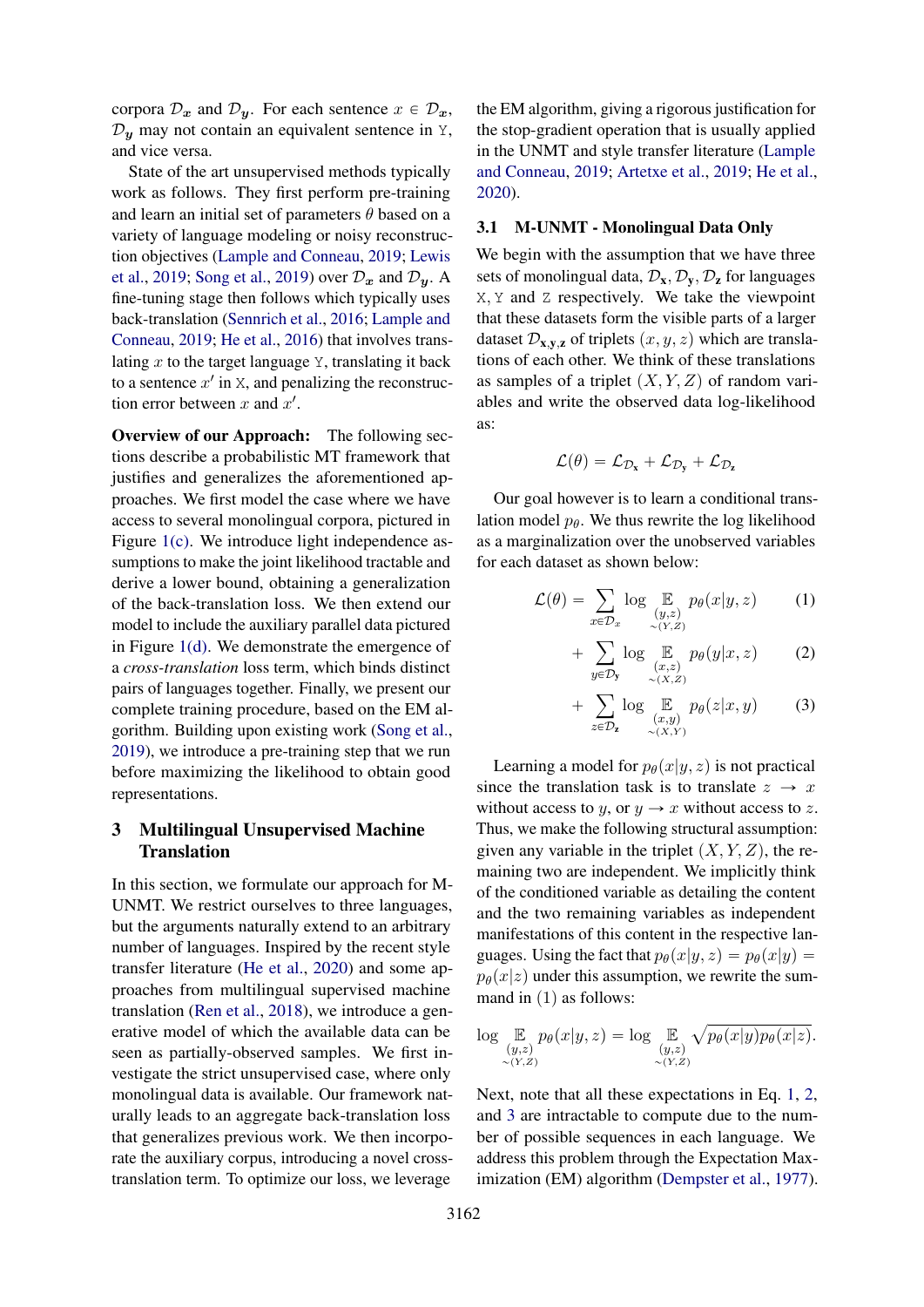We first use Jensen's inequality<sup>[1](#page-3-0)</sup>:

$$
\log \mathbb{E}_{(y,z)} p_{\theta}(x|y,z) = \log \mathbb{E}_{(y,z)} \frac{p_{\theta}(x|y,z)}{p_{\theta}(y,z|x)} p_{\theta}(y,z|x)
$$
  
\n
$$
= \log \mathbb{E}_{(y,z)} \frac{p_{\theta}(x|y,z)}{p_{\theta}(y,z|x)} p(y,z)
$$
  
\n
$$
= \mathbb{E}_{(y,z)} \left[ \log p_{\theta}(x|y,z) + \log p(y,z) \right]
$$
  
\n
$$
+ H(p_{\theta}(y,z|x))
$$

Since the entropy of a random variable is always non-negative, we can bound the quantity on the right from below as follows:

$$
\log \mathbb{E}_{\substack{(y,z) \\ \sim (Y,Z)}} p_{\theta}(x|y,z) \ge \mathbb{E}_{\substack{(y,z) \\ \sim p_{\theta}(y,z|x) \\ \sim p_{\theta}(y,z|x)}} [\log p_{\theta}(x|y,z)]
$$
  
+ 
$$
\mathbb{E}_{\substack{(y,z) \\ \sim p_{\theta}(y,z|x) \\ \sim p_{\theta}(y,z|x)}} [\log p_{\theta}(y,z)]
$$
  
= 
$$
\frac{1}{2} \mathbb{E}_{\substack{y \\ \sim p_{\theta}(y|x) \\ \sim p_{\theta}(z|x)}} \log p_{\theta}(x|y)
$$
  
+ 
$$
\frac{1}{2} \mathbb{E}_{\substack{z \\ \sim p_{\theta}(z|x) \\ \sim p_{\theta}(y,z|x)}} \log p(y,z)
$$

Applying the above strategy to  $(2)$  and  $(3)$  and rearranging terms gives us:

$$
\mathcal{L}(\theta) \geq \frac{1}{2} \mathop{\mathbb{E}}_{y \sim p_{\theta}(\cdot|x)} \log p_{\theta}(x|y) \n+ \frac{1}{2} \mathop{\mathbb{E}}_{z \sim p_{\theta}(\cdot|x)} \log p_{\theta}(x|z) + \frac{1}{2} \mathop{\mathbb{E}}_{x \sim p_{\theta}(\cdot|y)} \log p_{\theta}(y|x) \n+ \frac{1}{2} \mathop{\mathbb{E}}_{z \sim p_{\theta}(\cdot|y)} \log p_{\theta}(y|z) + \frac{1}{2} \mathop{\mathbb{E}}_{y \sim p_{\theta}(\cdot|z)} \log p_{\theta}(z|y) \n+ \frac{1}{2} \mathop{\mathbb{E}}_{x \sim p_{\theta}(\cdot|z)} \log p_{\theta}(z|x) + \mathop{\mathbb{E}}_{(y,z)} \log p(y,z) \n+ \mathop{\mathbb{E}}_{(x,z)} \log p(x,z) + \mathop{\mathbb{E}}_{(x,y)} \log p(x,y) \n+ \mathop{\mathbb{E}}_{(x,z)} \log p(x,z) + \mathop{\mathbb{E}}_{(x,y)} \log p(x,y) \n+ \mathop{\mathbb{E}}_{p_{\theta}(\cdot,|y)} \log p(x,z) + \mathop{\mathbb{E}}_{p_{\theta}(\cdot,|z)} \log p(x,y)
$$
\n(4)

This lower-bound contains two types of terms. The *back-translation* terms, e.g.,

<span id="page-3-3"></span>
$$
\mathbb{E}_{\substack{p_{\theta}(\cdot|x) \\ p_{\theta}(\cdot|x)}} \log p_{\theta}(x|y), \tag{5}
$$

 $y^{\prime}$ 

<span id="page-3-2"></span>

<span id="page-3-4"></span>Figure 2: Illustration of the back-translation and crosstranslation losses. Stop gradient is applied on step 1.

enforce that reciprocal translation models are consistent. The joint terms e.g.  $\mathbb{E}_{(x,y)\sim p_{\theta}(\cdot,\cdot|z)} \log p(x,y)$  will vanish in our optimization procedure, as explained next.

We use the EM algorithm to maximize Eq. [4.](#page-3-1) In our setup, the E-step at iteration  $t$  amounts to computing the expectations against the conditional distributions evaluated at the current set of parameters  $\theta = \theta^{(t)}$ . We approximate this by removing the expectations and replacing the random variable with the mode of its distribution i.e.  $\mathbb{E}_{y \sim p_{\theta^{(t)}}(\cdot | x)} \log p_{\theta^{(t)}}(x | y) \approx p_{\theta^{(t)}}(x | \hat{y})$  where  $\hat{y} = \arg \max_{y} p_{\theta^{(t)}}(y|x)$ . In practice, this amounts to running a greedy decoding procedure for the relevant translation models.

The M-step then corresponds to choosing the  $\theta$  which maximizes the resulting terms after we perform the E-step. Notice that for this step, the last three terms in Eq. [4](#page-3-1) no longer possess a  $\theta$  dependence, as the expectation was computed in the E-step with a dependence on  $\theta^{(t)}$ . These terms can therefore be safely ignored, leaving us with only the back-translation terms. By our approximation to the E-step, these expressions become exactly the loss terms that appear in the current UNMT literature [\(Artetxe et al.,](#page-8-2) [2019;](#page-8-2) [Lample and Con](#page-9-4)[neau,](#page-9-4) [2019;](#page-9-4) [Song et al.,](#page-10-3) [2019\)](#page-10-3), see Figure [2\(a\)](#page-3-2) for a graphical depiction. Since computing the argmax is a difficult task, we perform a single gradient update for the M-step and define  $\theta^{(t+1)}$  inductively this way.

#### <span id="page-3-1"></span>3.2 Auxiliary parallel data

We now extend our framework with an auxiliary parallel corpus (Figure  $1(d)$ ). We assume that we wish to translate from  $X$  to  $Z$ , and that we have access to a parallel corpus  $\mathcal{D}_{\mathbf{x},\mathbf{y}}$  that maps sentences from X to Y. To leverage this source of data, we

<span id="page-3-0"></span><sup>&</sup>lt;sup>1</sup>This is actually an equality in this case since  $\frac{p_{\theta}(x|y,z)}{p_{\theta}(y,z|x)}p(y,z) = p(x)$  and hence the expectant does not actually depend on  $y$  or  $z$ .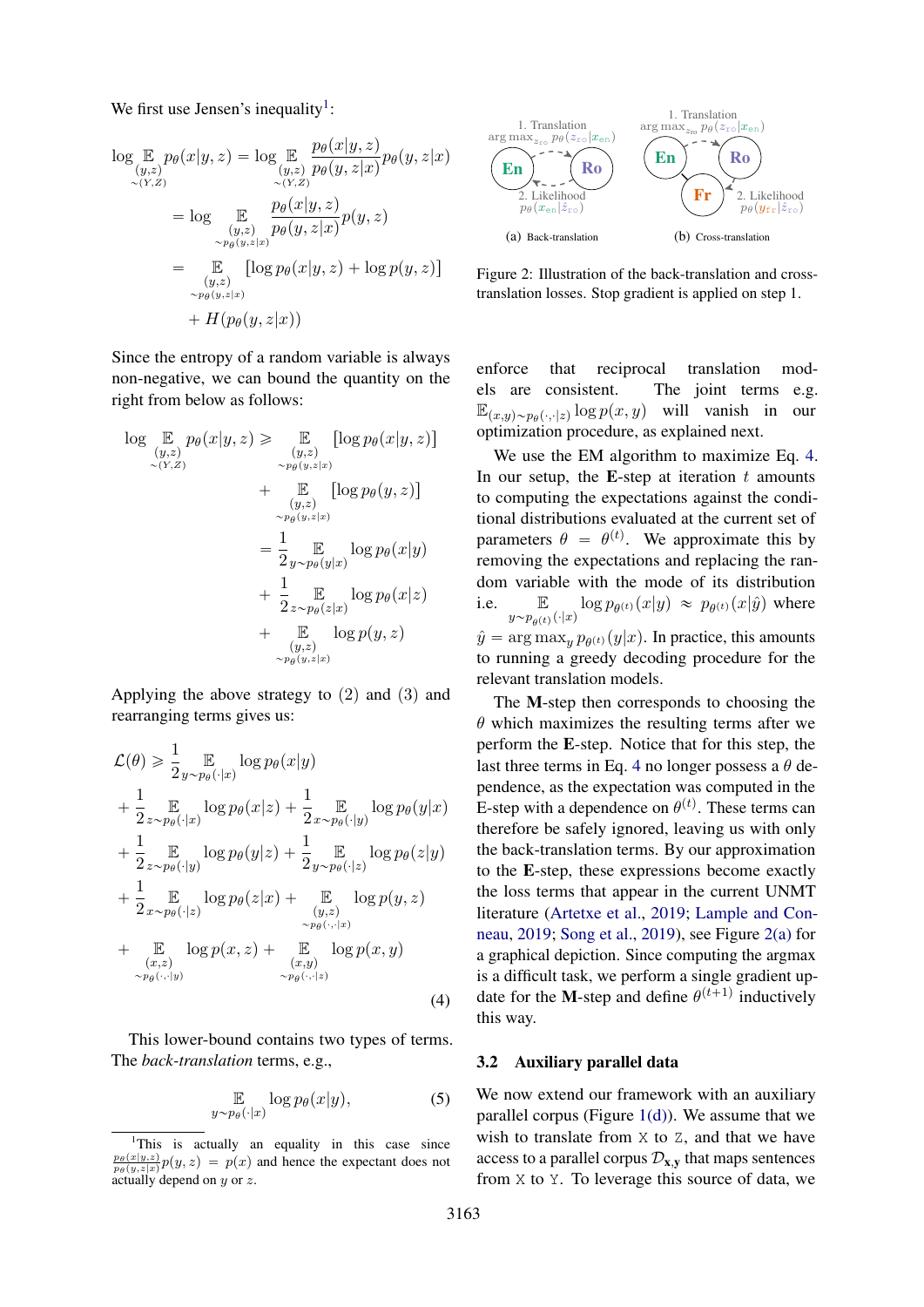augment the log-likelihood  $\mathcal L$  as follows:

$$
\mathcal{L}_{\text{aug}}(\theta) = \mathcal{L}(\theta) + \sum_{\substack{(x,y) \\ \in \mathcal{D}_{\mathbf{x},\mathbf{y}}}} \log \mathop{\mathbb{E}}_{z \sim Z} p_{\theta}(x, y | z) \quad (6)
$$

Similar to how we handled the monolingual terms, we can utilize the EM algorithm to obtain an objective amenable to gradient optimization. By using the EM algorithm, we can substitute the distribution of  $Z$  in Eq. [6](#page-4-0) with the one given by  $p_{\theta}(z|x, y)$ . The structural assumption we made in the case of monolingual data still holds: given any variable in the triplet  $(X, Y, Z)$ , the remaining two are independent. Using this assumption, we can rewrite the distribution  $p_{\theta}(z|x, y)$  as either  $p_{\theta}(z|x)$  or  $p_{\theta}(z|y)$ . Since we can decompose  $\log p_{\theta}(x, y|z) = \log p_{\theta}(x|z) + \log p_{\theta}(y|z)$ , we can leverage both formulations with an argument analogous to the one in §[3.1:](#page-2-3)

$$
\log \mathbb{E}_{z \sim Z} p_{\theta}(x, y|z) = \log \mathbb{E}_{z \sim Z} p_{\theta}(x|z) p_{\theta}(y|z)
$$
\n
$$
\geq \mathbb{E}_{z \sim p_{\theta}(\cdot|y)} \log p_{\theta}(x|z)
$$
\n
$$
+ \mathbb{E}_{z \sim p_{\theta}(\cdot|x)} \log p_{\theta}(y|z)
$$
\n
$$
+ \mathbb{E}_{z \sim p_{\theta}(\cdot|y)} \log p(z) + \mathbb{E}_{z \sim p_{\theta}(\cdot|x)} \log p(z)
$$
\n(7)

A key feature of this lower bound is the emergence of the expressions:

<span id="page-4-2"></span>
$$
\mathbb{E}_{z \sim p_{\theta}(\cdot | y)} \log p_{\theta}(x | z) \text{ and } \mathbb{E}_{z \sim p_{\theta}(\cdot | x)} \log p_{\theta}(y | z).
$$
\n(8)

Intuitively, those terms ensure that the models can accurately translate from Y to Z, then Z to X (resp. X to Z, then Z to Y). Because they enforce crosslanguage pair consistency, we will refer to them as *cross-translation* terms. In contrast, the backtranslation terms, e.g., Eq. [5,](#page-3-3) only enforced monolingual consistency. We provide a graphical depiction of these terms in Figure [2\(b\).](#page-3-4)

As in the case of monolingual data, we optimize the full likelihood with EM. During the E-step, we approximate the expectation with evaluation of the expectant at the mode of the distribution. As with §[3.1,](#page-2-3) the last two terms in Eq. [7](#page-4-1) disappear in the M-step.

## 3.3 Connections with supervised and zero shot methods

So far, we have only discussed multilingual unsupervised neural machine translation setups. We <span id="page-4-0"></span>now derive the other configurations of Figure [1,](#page-0-0) that is, supervised and zero-shot translation, through our framework.

Supervised translation: Deriving supervised translation is straightforward. Given the parallel data dataset  $\mathcal{D}_{x,y}$ , we can rewrite the likelihood as:

$$
\sum_{(x,y)\in\mathcal{D}_{\mathbf{x},\mathbf{y}}}\log p_{\theta}(x,y) = \sum_{\substack{(x,y)\\ \in\mathcal{D}_{\mathbf{x},\mathbf{y}}}}\log p_{\theta}(y|x) + \log p(x)
$$

where the second term is a language model that does not depend on  $\theta$ .

Zero-shot translation: We can also connect the cross-translation term to the zero-shot MT approach from [Al-Shedivat and Parikh](#page-8-5) [\(2019\)](#page-8-5). Simplifying their setup, they consider three languages X, Y and Z with parallel data between X and Y as well as  $X$  and  $Z$ . In addition to the usual crossentropy objective, they also add *agreement* terms i.e.  $\mathbb{E}_{z \sim p_{\theta}(\cdot | x)} \log p(z | y)$  and  $\mathbb{E}_{z \sim p_{\theta}(\cdot | y)} \log p(z | x)$ . We show that these agreement terms are operationally equivalent to the cross-translation terms i.e. Eq. [8.](#page-4-2) We first obtain the following equality by a simple application of Bayes' theorem:

<span id="page-4-1"></span>
$$
\log p_{\theta}(y|z) = \log p_{\theta}(z|y) + \log p(y) - \log p(z).
$$

We then apply the expectation operation  $\mathbb{E}$ <br> $z \sim p_{\theta}(\cdot | x)$ to both sides of this equation. From an optimization perspective, we are only interested in terms involving the learnable parameters so we can dispose of the term involving  $\log p(y)$  on the right. Applying the same argument to  $\log p_{\theta}(x|z)$ , we obtain:

$$
\mathbb{E} \log p_{\theta}(y|z) + \mathbb{E} \log p_{\theta}(x|z)
$$
\n
$$
= \mathbb{E} \log p_{\theta}(z|y) + \mathbb{E} \log p_{\theta}(z|x)
$$
\n
$$
= \mathbb{E} \log p_{\theta}(z|y) + \mathbb{E} \log p_{\theta}(z|x)
$$
\n
$$
- \mathbb{E} \log p_{\theta}(z) - \mathbb{E} \log p(z)
$$
\n
$$
= z \sim p_{\theta}(\cdot|x)
$$

By adding the quantity  $\mathbb{E}_{z \sim p_{\theta}(\cdot | x)} \log p(z)$  +  $E$  $z \sim p_{\theta}(\cdot | y)$  $\log p(z)$  to both sides of this inequality, the left-hand side becomes the lower bound introduced in the previous subsection, consisting of the cross-translations terms. The right-hand side consists of the agreement terms from [Al-Shedivat and](#page-8-5) [Parikh](#page-8-5) [\(2019\)](#page-8-5). We tried using this term instead of our cross-translation terms, but found it to be unstable. This could be attributed to the fact that we lack  $X \leftrightarrow Z$  parallel data, which is available in the setup of [Al-Shedivat and Parikh](#page-8-5) [\(2019\)](#page-8-5).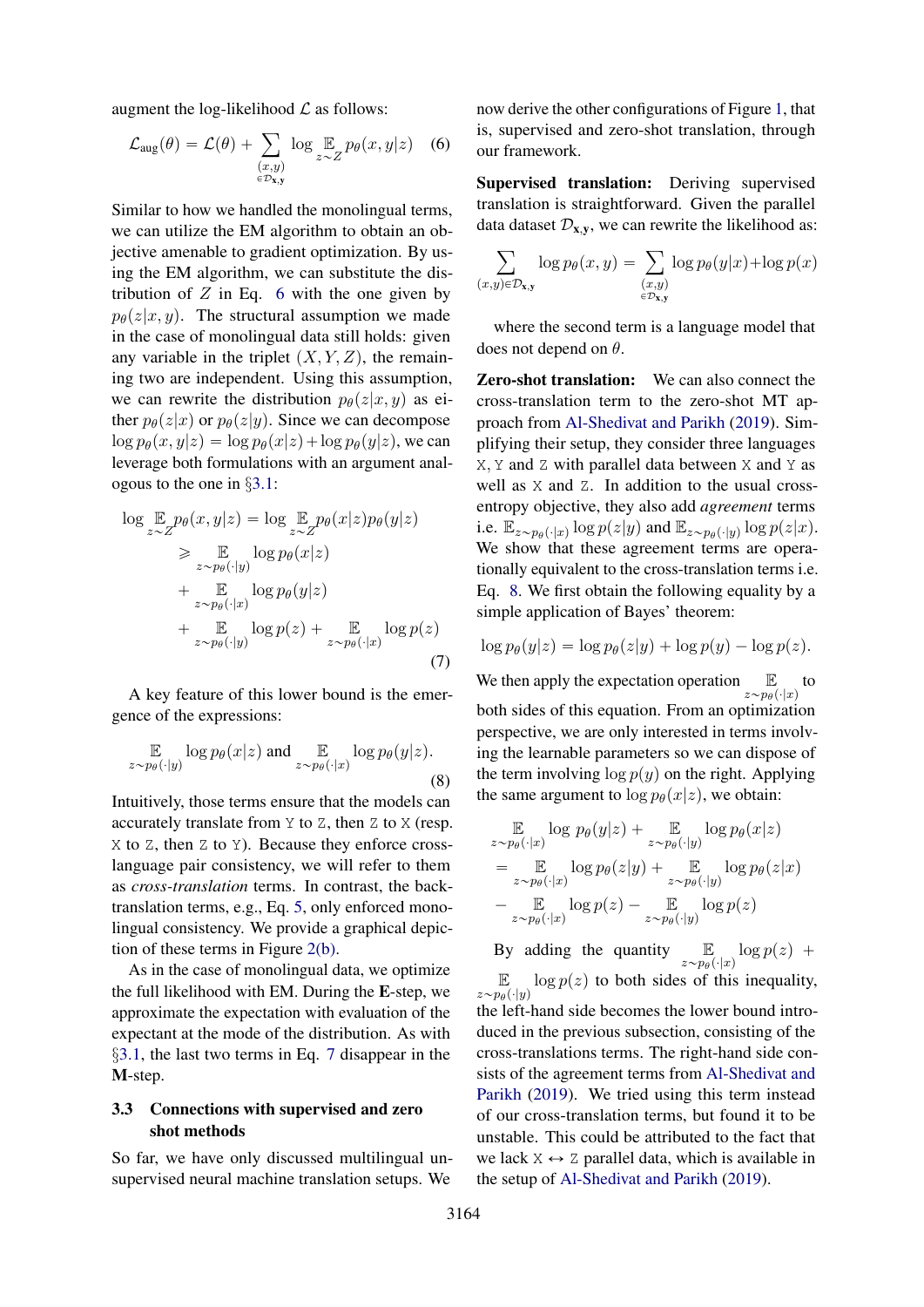<span id="page-5-1"></span>

## 4 Training algorithms

We now discuss how to train the model end-to-end. We introduce a *pre-training phase* that we run before the EM procedure to initialize the model. Pretraining is known to be crucial for UNMT [\(Lample](#page-9-4) [and Conneau,](#page-9-4) [2019;](#page-9-4) [Song et al.,](#page-10-3) [2019\)](#page-10-3). We make use of an existing method, MASS, and enrich it with the auxiliary parallel corpus if available. We refer to the EM algorithm described in §[3](#page-2-4) as *finetuning* for consistency with the literature.

## 4.1 Pre-training

The aim of the pre-training phase is to produce an intermediate translation model  $p_{\theta}$ , to be refined during the fine-tuning step. We pre-train the model differently based on the data available to us. For monolingual data, we use the MASS objective [\(Song et al.,](#page-10-3) [2019\)](#page-10-3). The MASS objective consists of masking randomly-chosen contiguous seg-ments<sup>[2](#page-5-0)</sup> of the input then reconstructing the masked portion. We refer to this operation as MASK. If we have auxiliary parallel data, we use the traditional cross-entropy translation objective. We describe the full procedure in Algorithm [1.](#page-5-1)

## 4.2 Fine-tuning

During the fine-tuning phase, we utilize the objectives derived in Section [3.](#page-2-4) At each training step we choose a dataset (either monolingual or bilingual), sample a batch, compute the loss, and update the weights. If the corpus is monolingual, we use the back-translation loss i.e. Eq. [5.](#page-3-3) If the corpus is bilingual, we compute the cross-translation terms i.e. Eq. [8](#page-4-2) in both directions and perform one update

#### <span id="page-5-2"></span>Algorithm 2 FINE-TUNING **Input:** Datasets  $\mathfrak{D}$ , languages  $\mathfrak{L}$ , initialize parameters from pre-training  $\theta_0$ 1: Initialize  $\theta \leftarrow \theta_0$ <br>2: while not converg<br>3: for *D* in  $\Omega$  d while not converged do 3: for D in  $\overline{2}$  do<br>4: if D consis<br>5:  $l_D \leftarrow 1$ if  $D$  consists of monolingual data then 5:  $l_D \leftarrow \text{Language of } \overline{D}$ <br>6: Sample batch x from *L* 6: Sample batch x from D.<br>
7: **for**  $l$  in  $\mathfrak{L}$ ,  $l \neq l_D$  **do**<br>
8:  $\hat{y}_l \leftarrow \text{Decode } p_\theta(\hat{y}_l)$ for  $l$  in  $\mathfrak{L}, l \neq l_D$  do 8:  $\hat{y}_l \leftarrow \text{Decode } p_\theta(\hat{y}_l|x)$ <br>9:  $\text{bt}_{l-1} \leftarrow \log p_\theta(x|\hat{y}_l)$ 9:  $bt_{l_D,l} \leftarrow \log p_\theta(x|\hat{y}_l).$ <br>10:  $\theta \leftarrow \text{ optimizer\_update}(b)$ 10:  $\theta \leftrightarrow \text{optimizer\_update}(\text{bt}_{l_D, l}, \theta)$ .<br>11: end for 11: end for<br>12: else if  $D$  co 12: **else if** *D* consists of parallel data then<br>
13: Sample batch  $(x, y)$  from *D*.<br>
14:  $l_x \leftarrow \text{Language of } x$ . Sample batch  $(x, y)$  from  $D$ . 14:  $l_x \leftarrow \text{Language of } x.$ <br>15:  $l_y \leftarrow \text{Language of } y.$ 15:  $l_y \leftarrow \text{Language of } y.$ <br>16: for  $l$  in  $\mathfrak{L}, l \neq l_x, l_y$ 16: for  $l$  in  $\mathfrak{L}, l \neq l_x, l_y$  do<br>17:  $\hat{z}_l \leftarrow \text{Decode } p_{\theta}(\hat{z}_l)$ 17:  $\hat{z}_l \leftarrow \text{Decode } p_{\theta}(\hat{z}_l|x)$ <br>
18:  $\text{ct} \leftarrow \log p_{\theta}(y|\hat{z}_l)$ <br>
19:  $\theta \leftarrow \text{primitive:update}($  $ct \leftarrow \log p_{\theta}(y|\hat{z}_l)$ 19:  $\theta \leftarrow \text{ optimizer\_update}(\text{ct}, \theta)$ <br>20: end for end for  $21:$  end if<br> $22:$  end for end for 23: end while

for each term. We detail the steps in Algorithm [2.](#page-5-2)

## 5 Experiments

We conduct experiments on the language triplets English-French-Romanian with English-French parallel data, English-Czech-German with English-Czech parallel data and English-Spanish-French with English-Spanish parallel data, with the unsupervised directions chosen solely for the purposes of comparing with previous recent work [\(Lample](#page-9-4) [and Conneau,](#page-9-4) [2019;](#page-9-4) [Song et al.,](#page-10-3) [2019;](#page-10-3) [Ren et al.,](#page-9-5) [2019;](#page-9-5) [Artetxe et al.,](#page-8-2) [2019\)](#page-8-2).

## 5.1 Datasets and preprocessing

We use the News Crawl datasets from WMT as our sole source of monolingual data for all the languages considered. We used the data from years 2007-2018 for all languages except for Romanian, for which we use years 2015-2018. We ensure the monolingual data is properly labeled by using the fastText language classification tool [\(Joulin](#page-9-15) [et al.,](#page-9-15) [2016\)](#page-9-15) and keep only the lines of data with the appropriate language classification. For parallel data, we used the UN Corpus [\(Ziemski et al.,](#page-10-8) [2016\)](#page-10-8) for English-Spanish, the  $10^9$  French-English Gigaword corpus<sup>[3](#page-5-3)</sup> for the English-French and the CzEng 1.7 dataset [\(Bojar et al.,](#page-9-16) [2016\)](#page-9-16) for English-Czech. We preprocess all text by using the tools from Moses [\(Koehn et al.,](#page-9-17) [2007\)](#page-9-17), and apply the Moses tokenizer to separate the text inputs into tokens. We normalize punctuation, remove non-

<span id="page-5-0"></span><sup>&</sup>lt;sup>2</sup>We choose the starting index to be 0 or the total length of the input divided by two with 20% chance for either scenario otherwise we sample uniformly at random then take the segment starting from this index and replace all tokens with a [MASK] token.

<span id="page-5-3"></span><sup>3</sup> https://www.statmt.org/wmt10/training-giga-fren.tar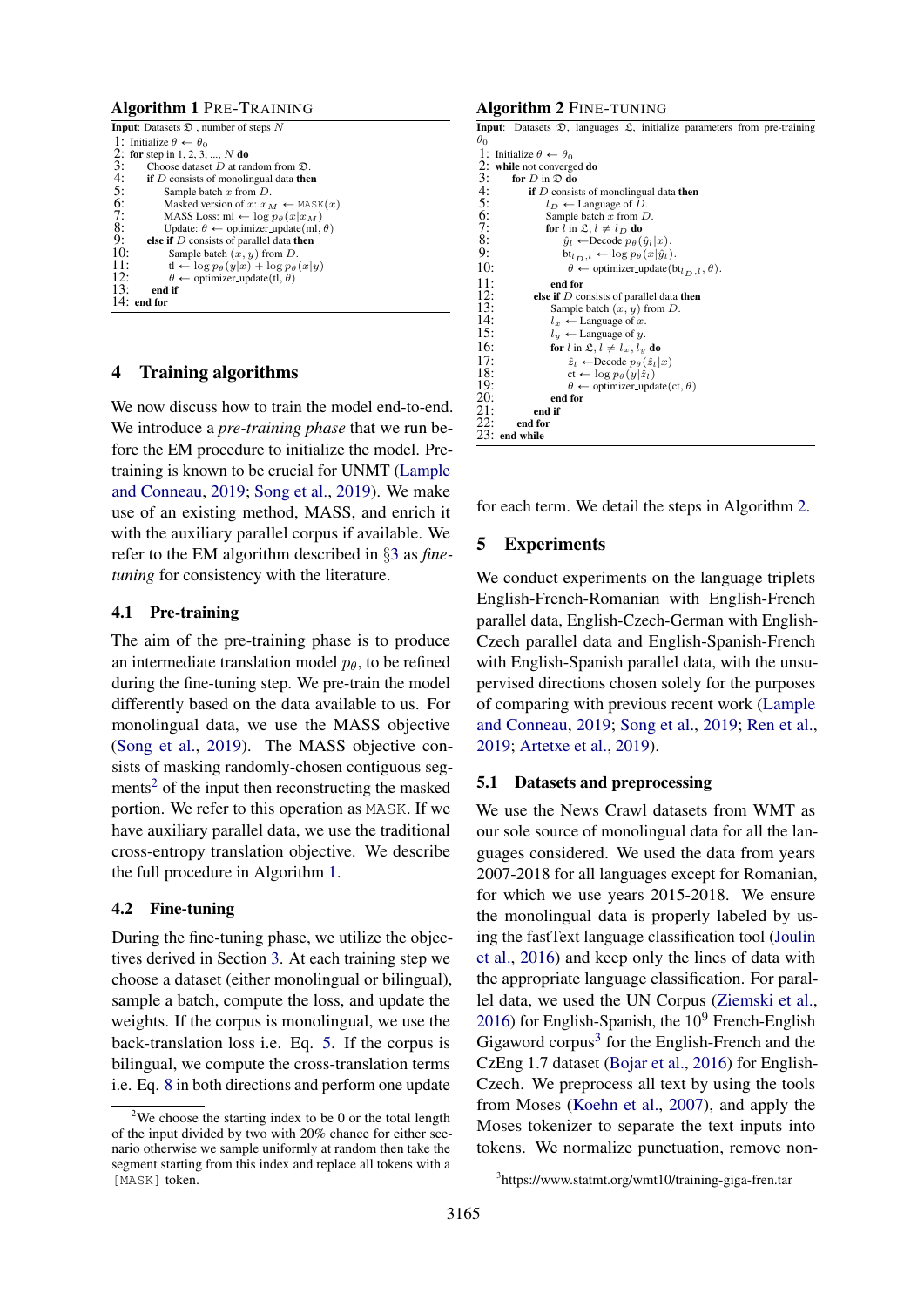printing characters, and replace unicode symbols with their non-unicode equivalent. For Romanian, we also use the scripts from Sennrich<sup>[4](#page-6-0)</sup> to normalize the scripts and remove diacretics. For a given language triplet, we select 10 million lines of monolingual data from each language and use SentencePiece [\(Kudo and Richardson,](#page-9-18) [2018\)](#page-9-18) to create vocabularies containing 64,000 tokens of each. We then remove lines with more than 100 tokens from the training set.

## 5.2 Model architectures

We use Transformers [\(Vaswani et al.,](#page-10-6) [2017\)](#page-10-6) for our translation models  $p_{\theta}$  with a 6-layer encoder and decoder, a hidden size of 1024 and a 4096 feedforward filter size. We share the same encoder for all languages. Following XLM [\(Lample and Conneau,](#page-9-4) [2019\)](#page-9-4), we use language embeddings to differentiate between the languages by adding these embeddings to each token's embedding. Unlike XLM, we only use the language embeddings for the decoder side. We follow the same modification as done in [Song](#page-10-3) [et al.](#page-10-3) [\(2019\)](#page-10-3) and modify the output transformation of each attention head in each transformer block in the decoder to be distinct for each language. Besides these modifications, we share the parameters of the decoder for every language.

## 5.3 Training configuration

For pre-training, we group the data into batches of 1024 examples each, where each batch consists of either monolingual data of a single language or parallel data, but not both at once. We pad sequences up to a maximum length of 100 SentencePiece tokens. During pre-training, we used the Adam optimizer [\(Kingma and Ba,](#page-9-19) [2015\)](#page-9-19) with initial learning rate of 0.0002 and weight decay parameter of 0.01, as well as 4,000 warmup steps and a linear decay schedule for 1.2 million steps. For fine-tuning, we used Adamax [\(Kingma and Ba,](#page-9-19) [2015\)](#page-9-19) with the same learning rate and warmup steps, no weight decay, and trained the models until convergence. We used Google Cloud TPUs for pre-training and 8 NVIDIA V100 GPUs with a batch size of 3,000 tokens per GPU for fine-tuning.

#### <span id="page-6-3"></span>5.4 Results

Evaluation We use tokenized BLEU to measure the performance of our models, using the multibleu.pl script from Moses. Recent work [\(Post,](#page-9-20) Baselines We list our results in Table [1.](#page-7-0) We also include the results of six strong unsupervised baselines: (1) XLM [\(Lample and Conneau,](#page-9-4) [2019\)](#page-9-4), a cross-lingual language model fine-tuned with backtranslation; (2) MASS [\(Song et al.,](#page-10-3) [2019\)](#page-10-3), which uses the aforementioned pre-training task with back-translation during fine-tuning; (3) D2GPo [\(Li](#page-9-6) [et al.,](#page-9-6) [2020a\)](#page-9-6), which builds on MASS and leverages an additional regularizer by use of a data-dependent Gaussian prior; (4) The recent work of [Artetxe et al.](#page-8-2) [\(2019\)](#page-8-2) which leverages tools from statistical MT as well subword information to enrichen their models; (5) the work of [Ren et al.](#page-9-5) [\(2019\)](#page-9-5) that explicitly attempts to pre-train for UNMT by building cross-lingual  $n$ -gram tables and building a new pretraining task based on them; (6) mBART [\(Liu et al.,](#page-9-21) [2020\)](#page-9-21), which pre-trains on a variety of language configurations and fine-tunes with traditional onthe-fly back-transaltion. mBART also leverages Czech-English data for the Romanian-English language pair.

Furthermore, we include concurrent work that also uses auxiliary parallel data: (8) The work of [Bai et al.](#page-8-6) [\(2020\)](#page-8-6), which performs pre-training and fine-tuning in one stage and replaces MASS with a denoising autoencoding objective; (9) the work of [Li et al.](#page-9-22) [\(2020b\)](#page-9-22) which also leverage a crosstranslation term and additionally include a knowledge distillation objective. We also include the results of our model after pre-training i.e. no backtranslation or cross-translation objective, under the title *M-UNMT (Only Pre-Train)*.

Our models with auxiliary data obtain better scores for almost all translation directions. Pretraining with the auxiliary data by itself gives com-

<sup>7</sup>BLEU+case.mixed+lang.xx-xx+numrefs.1 +smooth.exp+test.wmtxx+tok.13a+version.1.4.14.

[<sup>2018\)</sup>](#page-9-20) has shown that the choice of tokenizer and preprocessing scheme can impact BLEU scores tremendously. Bearing this in mind, we chose to follow the same evaluation procedures used $6$  by the majority of the baselines that we consider, which involves the use of tokenized BLEU as opposed to the scores given by sacreBLEU. Given the rise of popularity of SacreBLEU [\(Post,](#page-9-20) [2018\)](#page-9-20), we also include BLEU scores computed from sacreBLEU $<sup>7</sup>$  $<sup>7</sup>$  $<sup>7</sup>$ </sup> on the detokenized text for French and German. We exclude Romanian since most works in the literature traditionally use additional tools from Sennrich not used in sacreBLEU.

<span id="page-6-2"></span><span id="page-6-1"></span> $6$ As verified by their public implementations.

<span id="page-6-0"></span><sup>4</sup> https://github.com/rsennrich/wmt16-scripts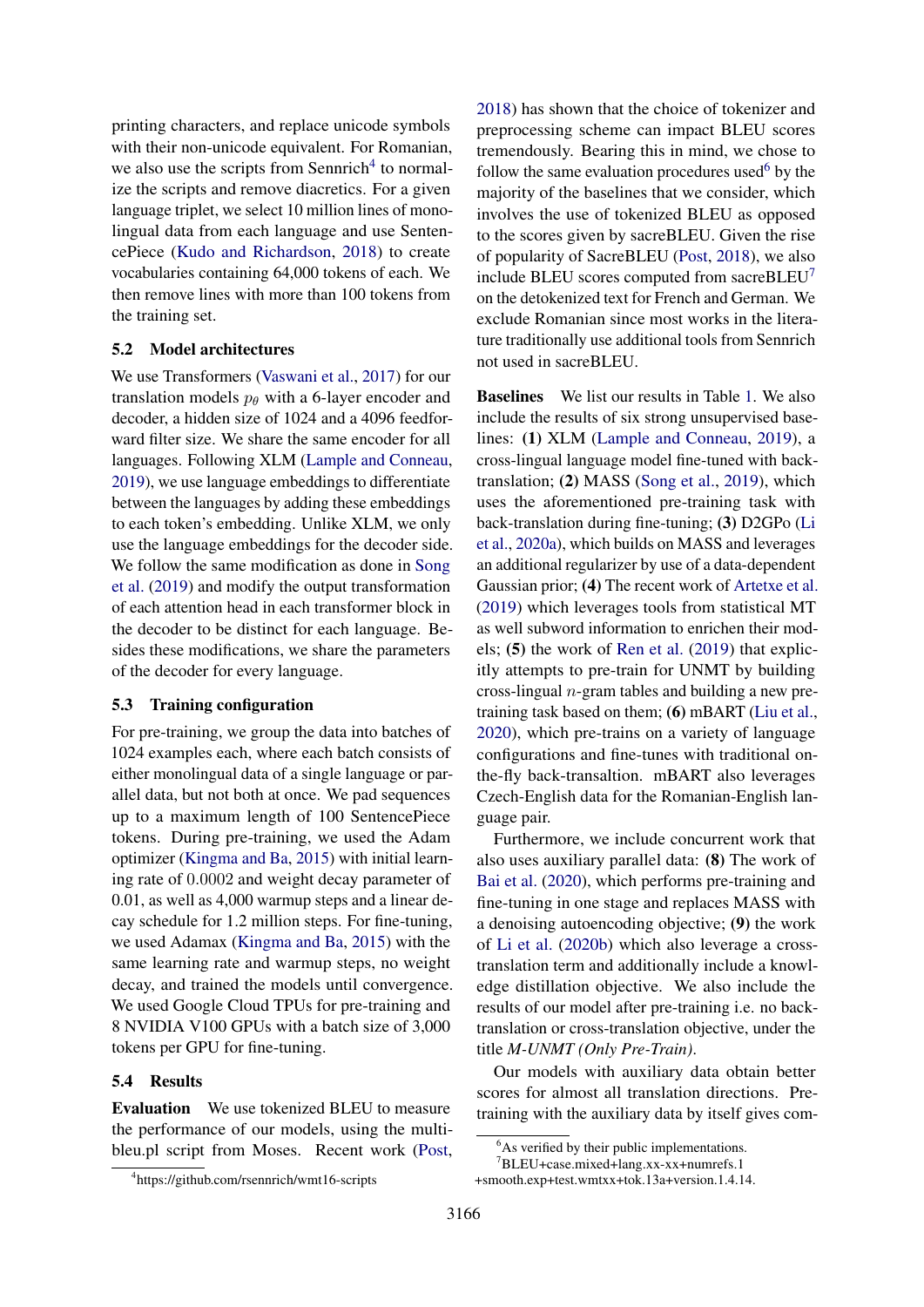<span id="page-7-0"></span>

|                                        | $En - Fr$ | $Fr - En$ | $En - De$ | $De$ – $En$              | $En - Ro$ | $Ro$ – $En$              |
|----------------------------------------|-----------|-----------|-----------|--------------------------|-----------|--------------------------|
| Models without auxiliary parallel data |           |           |           |                          |           |                          |
| XLM (Lample and Conneau, 2019)         | 33.4      | 33.3      | 27.0      | 34.3                     | 33.3      | 31.8                     |
| $MASS$ (Song et al., 2019)             | 37.5      | 34.9      | 28.3      | 35.2                     | 35.2      | 33.1                     |
| D2GPo $(Li$ et al., 2020a)             | 37.9      | 34.9      | 28.4      | 35.6                     | 36.3      | 33.4                     |
| Artetxe et al. (2019)                  | 36.2      | 33.5      | 26.9      | 34.4                     |           |                          |
| Ren et al. (2019)                      | 35.4      | 34.9      | 27.7      | 35.6                     | 34.9      | 34.1                     |
| mBART (Liu et al., 2020)               |           |           | 29.8      | 34.0                     | 35.0      | 30.5                     |
| M-UNMT                                 | 36.3      | 33.50     | 25.5      | 32.3                     | 34.87     | 32.1                     |
| Models with auxiliary parallel data    |           |           |           |                          |           |                          |
| mBART (Liu et al., 2020)               |           |           |           |                          |           | 33.9                     |
| Bai et al. (2020) (Concurrent work)    | 36.5      | 33.4      | 26.6      | 30.1                     | 35.1      | 31.6                     |
| Li et al. (2020b) (Concurrent work)    |           |           |           | $\overline{\phantom{a}}$ | 37.1      | 34.7                     |
| <i>M-UNMT</i> (Only Pre-Train)         | 29.2      | 33.8      | 18.3      | 29.0                     | 25.3      | 32.6                     |
| $M$ - <i>UNMT</i> (Fine-Tuned)         | 38.3      | 36.1      | 28.7      | 36.0                     | 37.4      | 35.8                     |
| detok SacreBLEU                        | 36.1      | 35.8      | 28.9      | 35.8                     |           | $\overline{\phantom{a}}$ |

Table 1: BLEU scores of various models for UNMT. M-UNMT refers to our approach. The  $En - Fr/Fr - En$ directions were on *newstest2014*, while the  $En - RO/Ro - En$  and and  $En - De/De - En$  directions were on *newstest2016*. To be consistent with previous work, we report tokenized BLEU. However, to aid future reproducibility, we also report sacreBLEU scores. We do not report sacreBLEU scores for Romanian since it is common to in-clude additional prepreprocessing from Sennrich<sup>[5](#page-0-3)</sup> (such as removing diacretics) which is not natively supported by sacreBLEU. See [5.4](#page-6-3) for details.

petitive results in two of the three  $X - En$  directions. Moreover, our approach outperforms all the baselines which also which also leverage auxiliary parallel data. This suggests that our improved performance comes from both our choice of objectives and the additional data.

## 6 Ablations

We perform a series of ablation studies to determine which aspects of our formulation explain the improved performance.

Impact of the auxiliary data We first examine the value provided by the inclusion of the auxiliary data, focusing on the triplet English-French-Romanian. To that end, we study four types of training configurations: (1) Our implementation of MASS [\(Song et al.,](#page-10-3) [2019\)](#page-10-3), with only English and Romanian data. (2) No auxiliary parallel data during pre-training and fine-tuning with only the multi-way back-translation objective (3) No parallel data during the pre-training phase but available during the fine-tuning phase, allowing us to leverage the cross-translation terms. (4) Auxiliary parallel data available during both the pre-training and the fine-tuning phases of training. We also include the numbers reported in the original MASS paper [\(Song et al.,](#page-10-3) [2019\)](#page-10-3) as well as the best-performing model of the WMT'16 Romanian-English news translation task [\(Sennrich et al.,](#page-10-7) [2016\)](#page-10-7) and report them in Table [2.](#page-7-1)

The results show that leveraging the auxiliary data induces superior performance, even surpassing the supervised scores of [Sennrich et al.](#page-10-7) [\(2016\)](#page-10-7). These gains can manifest in either pre-training or

<span id="page-7-1"></span>

| Configuration                   | $En - Ro$ | $Ro$ – $En$ |
|---------------------------------|-----------|-------------|
| <b>Bilingual configurations</b> |           |             |
| MASS (Song et al., 2019)        | 35.20     | 33.10       |
| MASS (Our implementation)       | 34.14     | 31.78       |
| <b>M-UNMT</b> configurations    |           |             |
| No auxiliary data.              | 34.87     | 32.10       |
| Auxiliary data in fine-tuning   | 36.57     | 34.32       |
| Auxiliary data in both phases   | 37.4      | 35.75       |
| <b>Supervised</b>               |           |             |
| (Sennrich et al., 2016)         | 28.2      | 33.9        |
| mBART (Liu et al., 2020)        | 38.5      | 39.9        |

Table 2:  $En - Ro$  and  $Ro - En$  BLEU scores on *newstest2016* for different ways of leveraging multilinguality and the auxiliary parallel data. M-UNMT refers to our approach.

<span id="page-7-2"></span>

| Languages  | $En - Ro$ | $R_O - En$ |
|------------|-----------|------------|
| En, Fr, Ro | 37.21     | 35.5       |
| En, Es, Ro | 37.38     | 35.21      |
| En.Cs.Ro   | 36.37     | 34.15      |

Table 3:  $En - Ro$  and  $Ro - En$  BLEU scores for varying choices of auxiliary language on WMT *newstest2016*.

fine-tuning, with superior performance when the auxiliary data is available in both training phases.

Impact of the additional objectives Given the strong performance of our model just after the pretraining phase, it would be plausible that the gains from multilinguality arise exclusively during the pre-training phase. To demonstrate that this is not the case, we investigate three types of finetuning configurations: (1) Disregard the auxiliary language and fine-tune using only back-translation with English and Romanian data as per [Song et al.](#page-10-3) [\(2019\)](#page-10-3). (2) Finetune with our multi-way backtranslation objective. (3) Finetune with our multi-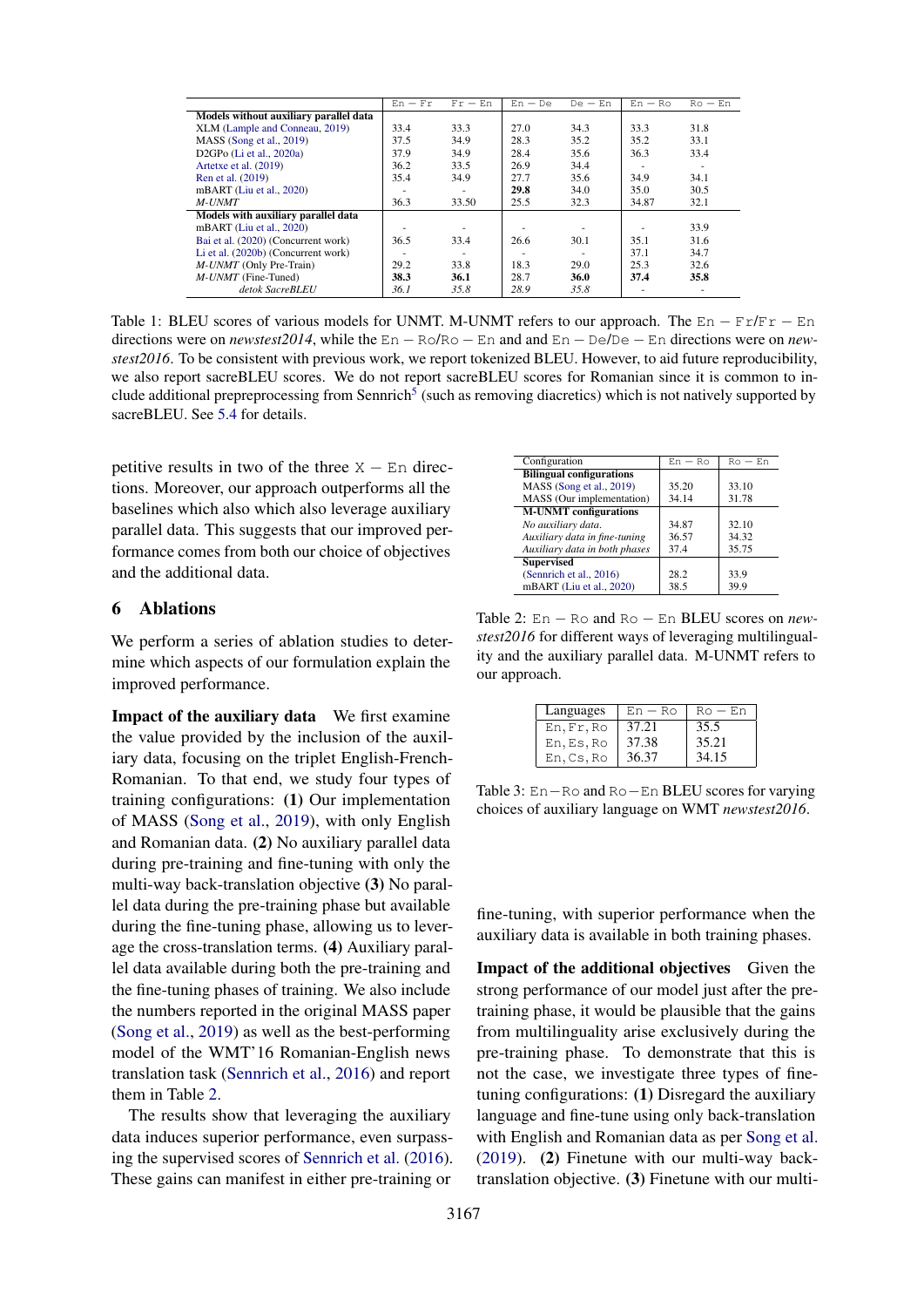<span id="page-8-8"></span><span id="page-8-7"></span>

<span id="page-8-9"></span>Figure 3: Back-translation losses and BLEU scores for the three configurations on our modified version of the WMT'16 dev set.

way back-translation objective and leverage the auxiliary parallel data through the cross-translation terms. We name these configurations BT, M-BT, and Full respectively. We plot the results of training for 100k steps in Figure [3,](#page-8-7) reporting the numbers on a modified version of the dev set from the WMT'16 Romanian-English competition where all samples with more than 100 tokens were removed.

In the  $Ro$  – En direction, the BLEU score of the Full setup dominates the score of the other approaches. Furthermore, the performance of BT decays after a few training steps. In the  $En - Ro$ direction, the BLEU score for the BT and M-BT reach a plateau about 1 point under Full. Those charts illustrate the positive effect of the crosstranslation terms. We contrast the BLEU curves with the back-translation loss curves in Figure  $3(c)$ and  $3(d)$ . We see that even that though the **BT** configuration achieves the lowest back-translation loss, it does not attain the largest BLEU score. This demonstrates that using back-translation for the desired (source, target) pair alone is not the best task for the fine-tuning phase. We see that the multilinguality helps, as adding more back-translation terms with other languages involved improves the BLEU score at the cost of higher back-translation errors. From this viewpoint, the multilinguality acts as a regularizer, as it does for traditional supervised machine translation.

Impact of the choice of auxiliary language In this study, we examine the impact of the choice of auxiliary language. We perform the same pretraining and fine-tuning procedure using either French, Spanish or Czech as the auxiliary language for the English-Romanian pair, with relevant parallel data of this auxiliary language into English. To isolate the effect of the language choice, we fixed the amount of monolingual data of the auxiliary language to roughly 40 million examples, as well as roughly 12.5 million lines of parallel data in the X-English direction. Table [3](#page-7-2) shows the results, indicating that using French or Spanish yields similar BLEU scores. Using Czech induces inferior performance, demonstrating that choosing a suitable auxiliary language plays an important role for optimal performance. The configuration using Czech still outperforms the baselines, showing the value of having any auxiliary parallel data at all.

## 7 Conclusion and Future Work

In this work, we explored a simple multilingual approach to UNMT and demonstrated that multilinguality and auxiliary parallel data offer quantifiable gains over strong baselines. We hope to explore massively multilingual unsupervised machine translation in the future.

#### References

- <span id="page-8-5"></span>Maruan Al-Shedivat and Ankur P Parikh. 2019. Consistency by agreement in zero-shot neural machine translation. In *NAACL*.
- <span id="page-8-4"></span>Naveen Arivazhagan, Ankur Bapna, Orhan Firat, Dmitry Lepikhin, Melvin Johnson, Maxim Krikun, Mia Xu Chen, Yuan Cao, George Foster, Colin Cherry, et al. 2019. Massively multilingual neural machine translation in the wild: Findings and challenges. *arXiv preprint arXiv:1907.05019*.
- <span id="page-8-2"></span>Mikel Artetxe, Gorka Labaka, and Eneko Agirre. 2019. An effective approach to unsupervised machine translation. In *ACL*.
- <span id="page-8-1"></span>Mikel Artetxe, Gorka Labaka, Eneko Agirre, and Kyunghyun Cho. 2018. Unsupervised neural machine translation. In *ICLR*.
- <span id="page-8-0"></span>Dzmitry Bahdanau, Kyunghyun Cho, and Yoshua Bengio. 2015. Neural machine translation by jointly learning to align and translate. In *ICLR*.
- <span id="page-8-6"></span>Hongxiao Bai, Mingxuan Wang, Hai Zhao, and Lei Li. 2020. Unsupervised neural machine translation with indirect supervision. *arXiv preprint arXiv:2004.03137*.
- <span id="page-8-3"></span>Colin Bannard and Chris Callison-Burch. 2005. Paraphrasing with bilingual parallel corpora. In *Proceedings of the 43rd Annual Meeting on Association for Computational Linguistics*, pages 597–604. Association for Computational Linguistics.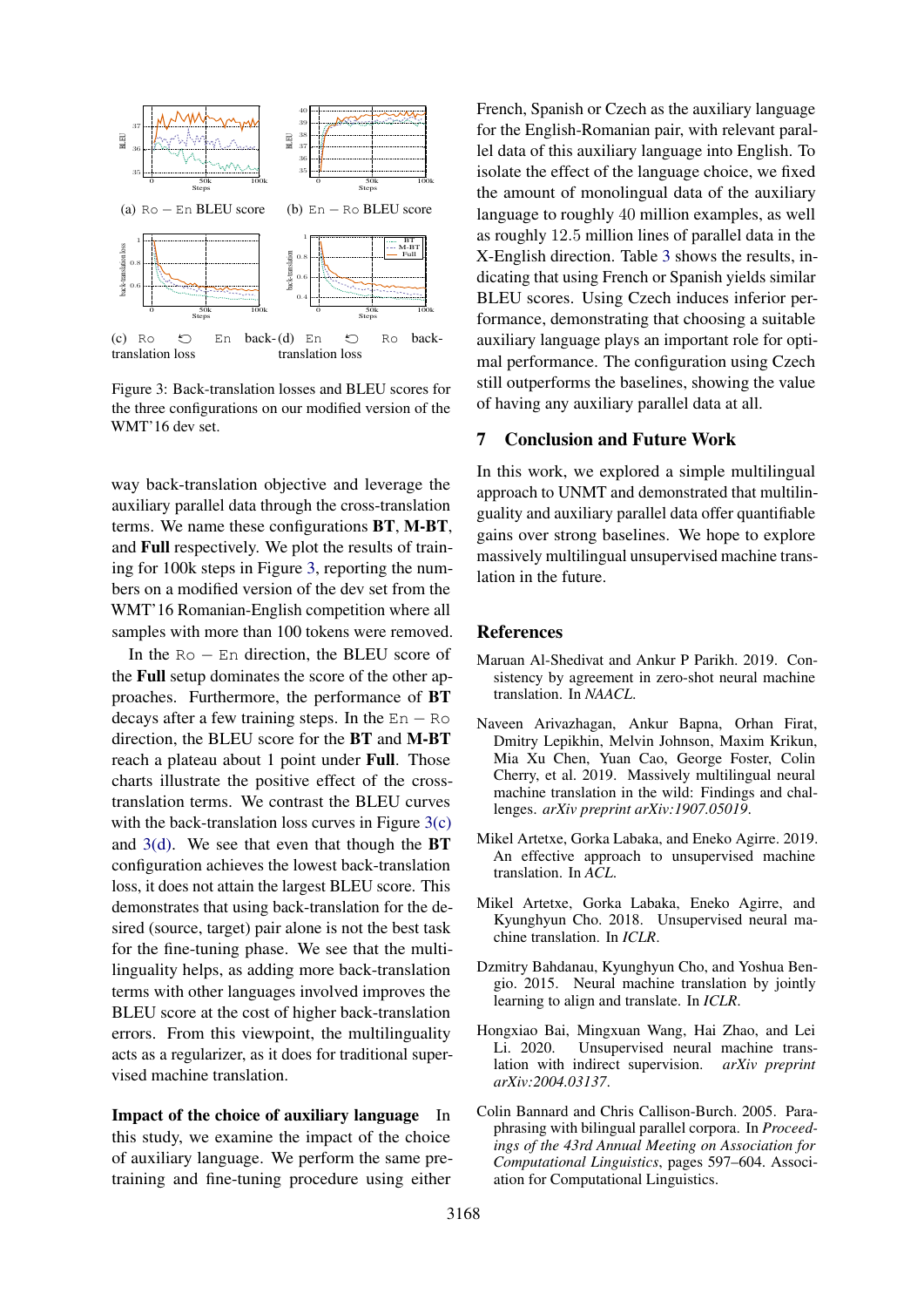- <span id="page-9-16"></span>Ondřej Bojar, Ondřej Dušek, Tom Kocmi, Jindřich Libovický, Michal Novák, Martin Popel, Roman Sudarikov, and Dušan Variš. 2016. CzEng 1.6: Enlarged Czech-English Parallel Corpus with Processing Tools Dockered. In *Text, Speech, and Dialogue: 19th International Conference, TSD 2016*, number 9924 in Lecture Notes in Computer Science, pages 231–238, Cham / Heidelberg / New York / Dordrecht / London. Masaryk University, Springer International Publishing.
- <span id="page-9-12"></span>Arthur P Dempster, Nan M Laird, and Donald B Rubin. 1977. Maximum likelihood from incomplete data via the em algorithm. *Journal of the Royal Statistical Society: Series B (Methodological)*, 39(1):1–22.
- <span id="page-9-9"></span>Orhan Firat, Kyunghyun Cho, and Yoshua Bengio. 2016. Multi-way, multilingual neural machine translation with a shared attention mechanism. In *NAACL*.
- <span id="page-9-10"></span>Jiatao Gu, Yong Wang, Kyunghyun Cho, and Victor OK Li. 2019. Improved zero-shot neural machine translation via ignoring spurious correlations. In *ACL*.
- <span id="page-9-7"></span>Di He, Yingce Xia, Tao Qin, Liwei Wang, Nenghai Yu, Tie-Yan Liu, and Wei-Ying Ma. 2016. Dual learning for machine translation. In *Advances in neural information processing systems*, pages 820–828.
- <span id="page-9-11"></span>J. He, X. Wang, G. Neubig, and T. Berg-Kirkpatrick. 2020. A probabilistic formulation of unsupervised text style transfer. In *ICLR*.
- <span id="page-9-8"></span>Melvin Johnson, Mike Schuster, Quoc V Le, Maxim Krikun, Yonghui Wu, Zhifeng Chen, Nikhil Thorat, Fernanda Viegas, Martin Wattenberg, Greg Corrado, ´ et al. 2017. Google's multilingual neural machine translation system: Enabling zero-shot translation. *Transactions of the Association for Computational Linguistics*, 5:339–351.
- <span id="page-9-15"></span>Armand Joulin, Edouard Grave, Piotr Bojanowski, and Tomas Mikolov. 2016. Bag of tricks for efficient text classification. In *EACL*.
- <span id="page-9-0"></span>Nal Kalchbrenner and Phil Blunsom. 2013. Recurrent continuous translation models. In *Proceedings of the 2013 Conference on Empirical Methods in Natural Language Processing*, pages 1700–1709.
- <span id="page-9-19"></span>Diederik P Kingma and Jimmy Ba. 2015. Adam: A method for stochastic optimization. In *ICLR*.
- <span id="page-9-17"></span>Philipp Koehn, Hieu Hoang, Alexandra Birch, Chris Callison-Burch, Marcello Federico, Nicola Bertoldi, Brooke Cowan, Wade Shen, Christine Moran, Richard Zens, et al. 2007. Moses: Open source toolkit for statistical machine translation. In *Proceedings of the 45th annual meeting of the association for computational linguistics companion volume proceedings of the demo and poster sessions*, pages 177–180.
- <span id="page-9-1"></span>Philipp Koehn and Rebecca Knowles. 2017. Six challenges for neural machine translation. *arXiv preprint arXiv:1706.03872*.
- <span id="page-9-18"></span>Taku Kudo and John Richardson. 2018. Sentencepiece: A simple and language independent subword tokenizer and detokenizer for neural text processing. In *Proceedings of the 2018 Conference on Empirical Methods in Natural Language Processing: System Demonstrations*, pages 66–71.
- <span id="page-9-4"></span>Guillaume Lample and Alexis Conneau. 2019. Crosslingual language model pretraining. *arXiv preprint arXiv:1901.07291*.
- <span id="page-9-3"></span>Guillaume Lample, Alexis Conneau, Ludovic Denoyer, and Marc'Aurelio Ranzato. 2018. Unsupervised machine translation using monolingual corpora only. In *ICLR*.
- <span id="page-9-13"></span>Mike Lewis, Yinhan Liu, Naman Goyal, Marjan Ghazvininejad, Abdelrahman Mohamed, Omer Levy, Ves Stoyanov, and Luke Zettlemoyer. 2019. Bart: Denoising sequence-to-sequence pre-training for natural language generation, translation, and comprehension. *arXiv preprint arXiv:1910.13461*.
- <span id="page-9-6"></span>Zuchao Li, Rui Wang, Kehai Chen, Masso Utiyama, Eiichiro Sumita, Zhuosheng Zhang, and Hai Zhao. 2020a. Data-dependent gaussian prior objective for language generation. In *ICLR*.
- <span id="page-9-22"></span>Zuchao Li, Hai Zhao, Rui Wang, Masao Utiyama, and Eiichiro Sumita. 2020b. Reference language based unsupervised neural machine translation. *arXiv preprint arXiv:2004.02127*.
- <span id="page-9-21"></span>Yinhan Liu, Jiatao Gu, Naman Goyal, Xian Li, Sergey Edunov, Marjan Ghazvininejad, Mike Lewis, and Luke Zettlemoyer. 2020. Multilingual denoising pre-training for neural machine translation. *arXiv preprint arXiv:2001.08210*.
- <span id="page-9-20"></span>Matt Post. 2018. A call for clarity in reporting bleu scores. *arXiv preprint arXiv:1804.08771*.
- <span id="page-9-2"></span>Sujith Ravi and Kevin Knight. 2011. Deciphering foreign language. In *Proceedings of the 49th Annual Meeting of the Association for Computational Linguistics: Human Language Technologies*, pages 12– 21.
- <span id="page-9-14"></span>Shuo Ren, Wenhu Chen, Shujie Liu, Mu Li, Ming Zhou, and Shuai Ma. 2018. Triangular architecture for rare language translation. *arXiv preprint arXiv:1805.04813*.
- <span id="page-9-5"></span>Shuo Ren, Yu Wu, Shujie Liu, Ming Zhou, and Shuai Ma. 2019. Explicit cross-lingual pre-training for unsupervised machine translation. In *Proceedings of the 2019 Conference on Empirical Methods in Natural Language Processing and the 9th International Joint Conference on Natural Language Processing (EMNLP-IJCNLP)*, pages 770–779.